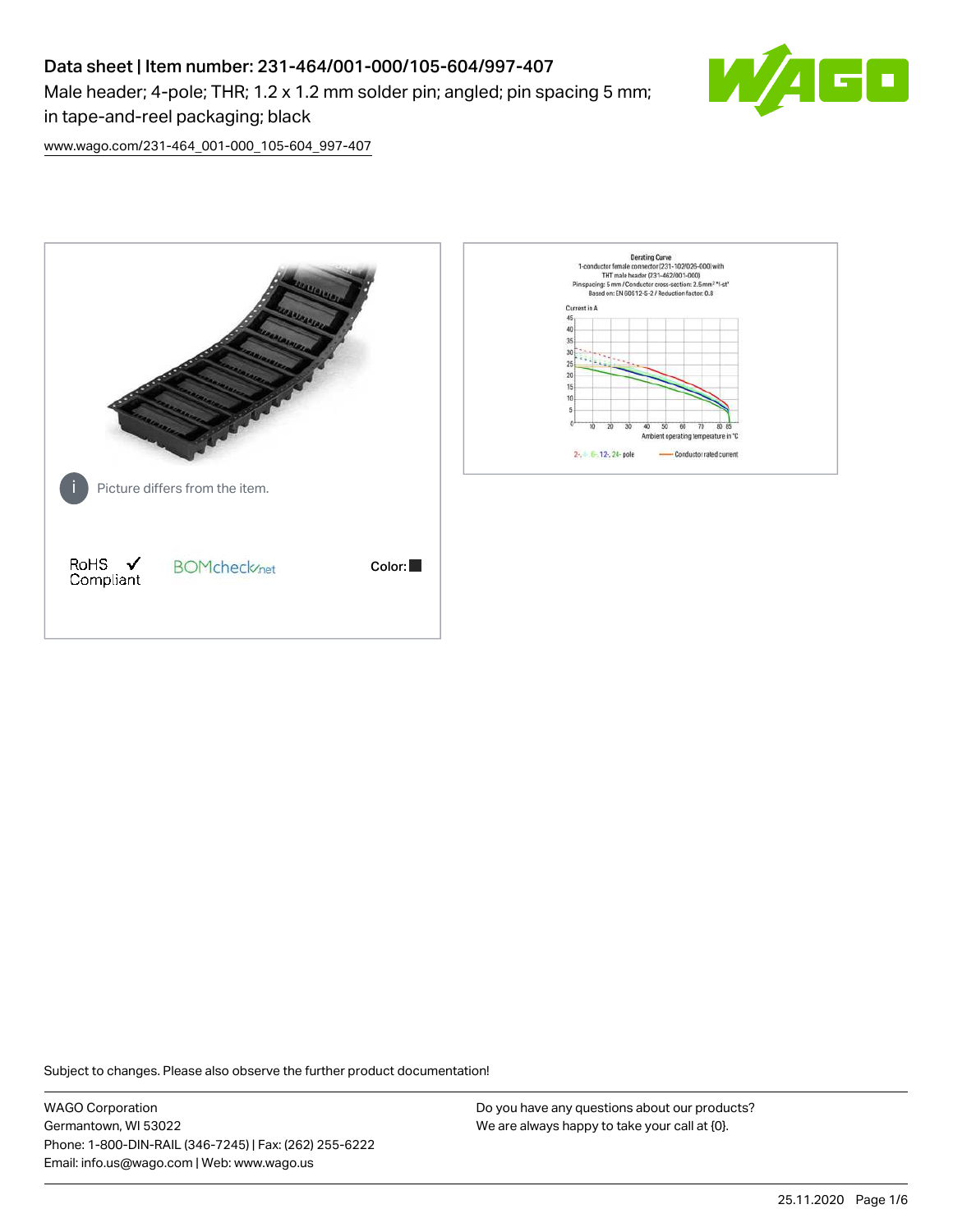



### Item description

- $\blacksquare$ THR male headers for reflow soldering in SMT applications
- П Available in tape-and-reel packaging for automated pick-and-place PCB assembly
- $\blacksquare$ 1.2 x 1.2 mm solder pins allow nominal current up to 16 A, enhancing stability of shorter headers
- $\blacksquare$ Also available in bulk packaging for manual placement
- $\blacksquare$ Male headers may be mounted horizontally or vertically
- П With coding fingers

Subject to changes. Please also observe the further product documentation!

WAGO Corporation Germantown, WI 53022 Phone: 1-800-DIN-RAIL (346-7245) | Fax: (262) 255-6222 Email: info.us@wago.com | Web: www.wago.us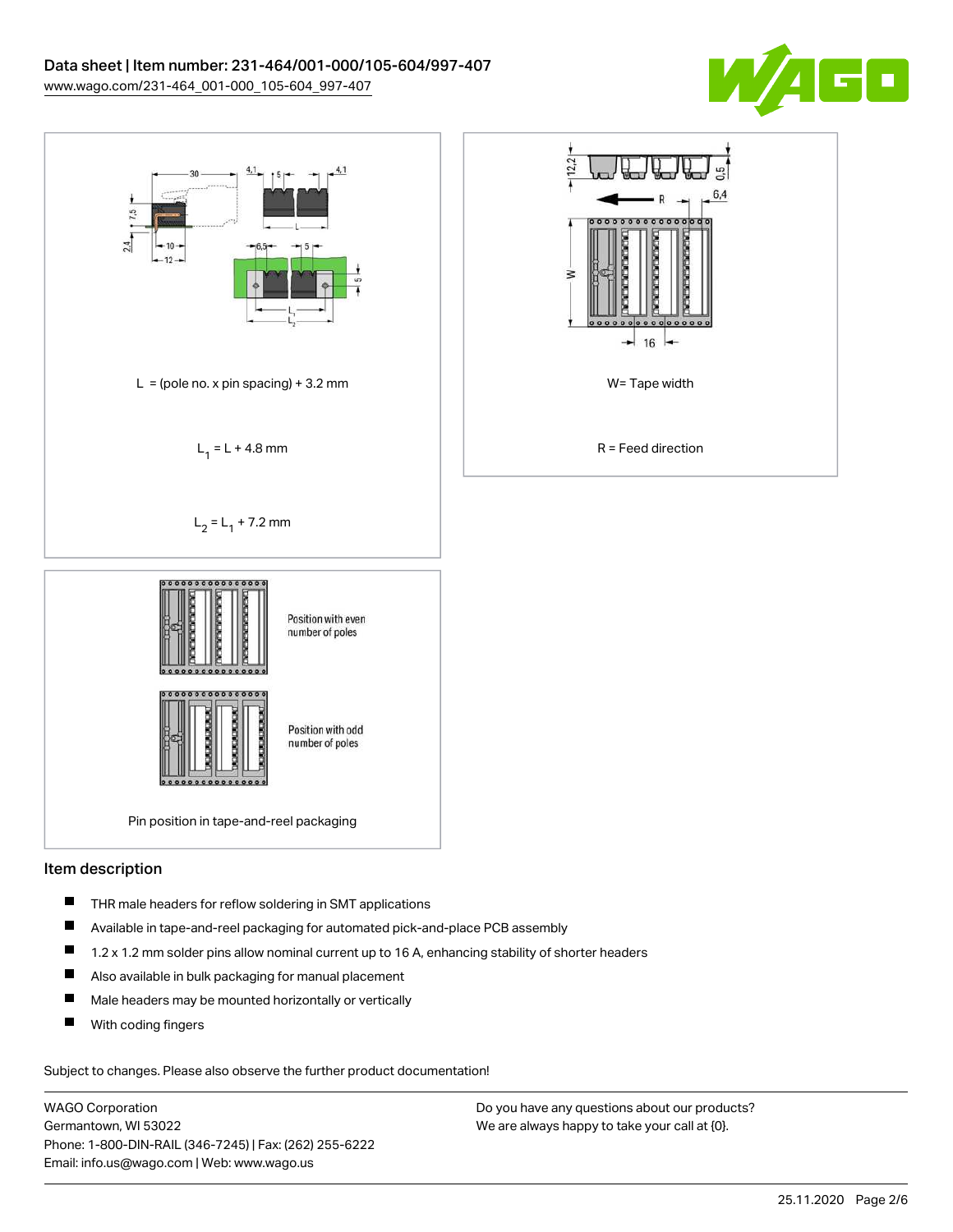

#### Safety information 1:

The MCS – MULTI CONNECTION SYSTEM includes connectors without breaking capacity in accordance with DIN EN 61984. When used as intended, these connectors must not be connected/disconnected when live or under load. The circuit design should ensure header pins, which can be touched, are not live when unmated.

# Data

Electrical data

# Ratings per IEC/EN 60664-1

| Ratings per                 | IEC/EN 60664-1                                                        |
|-----------------------------|-----------------------------------------------------------------------|
| Rated voltage (III / 3)     | 250 V                                                                 |
| Rated surge voltage (III/3) | 4 <sub>k</sub> V                                                      |
| Rated voltage (III/2)       | 320 V                                                                 |
| Rated surge voltage (III/2) | 4 <sub>k</sub> V                                                      |
| Nominal voltage (II/2)      | 630 V                                                                 |
| Rated surge voltage (II/2)  | 4 <sub>kV</sub>                                                       |
| Rated current               | 16 A                                                                  |
| Legend (ratings)            | $(III / 2)$ $\triangle$ Overvoltage category III / Pollution degree 2 |

### Ratings per UL 1059

| Approvals per                  | <b>UL 1059</b> |
|--------------------------------|----------------|
| Rated voltage UL (Use Group B) | 300 V          |
| Rated current UL (Use Group B) | 10 A           |
| Rated voltage UL (Use Group D) | 300 V          |
| Rated current UL (Use Group D) | 10 A           |

# Ratings per UL 1977

| Rated voltage UL 1977 | 600V |
|-----------------------|------|
| Rated current UL 1977 |      |

### Ratings per CSA

| Approvals per                   | <b>CSA</b> |
|---------------------------------|------------|
| Rated voltage CSA (Use Group B) | 300 V      |
| Rated current CSA (Use Group B) | 10 A       |
| Rated voltage CSA (Use Group D) | 300 V      |
| Rated current CSA (Use Group D) | 10 A       |

Subject to changes. Please also observe the further product documentation!

| WAGO Corporation                                       | Do you have any questions about our products? |
|--------------------------------------------------------|-----------------------------------------------|
| Germantown. WI 53022                                   | We are always happy to take your call at {0}. |
| Phone: 1-800-DIN-RAIL (346-7245)   Fax: (262) 255-6222 |                                               |
| Email: info.us@wago.com   Web: www.wago.us             |                                               |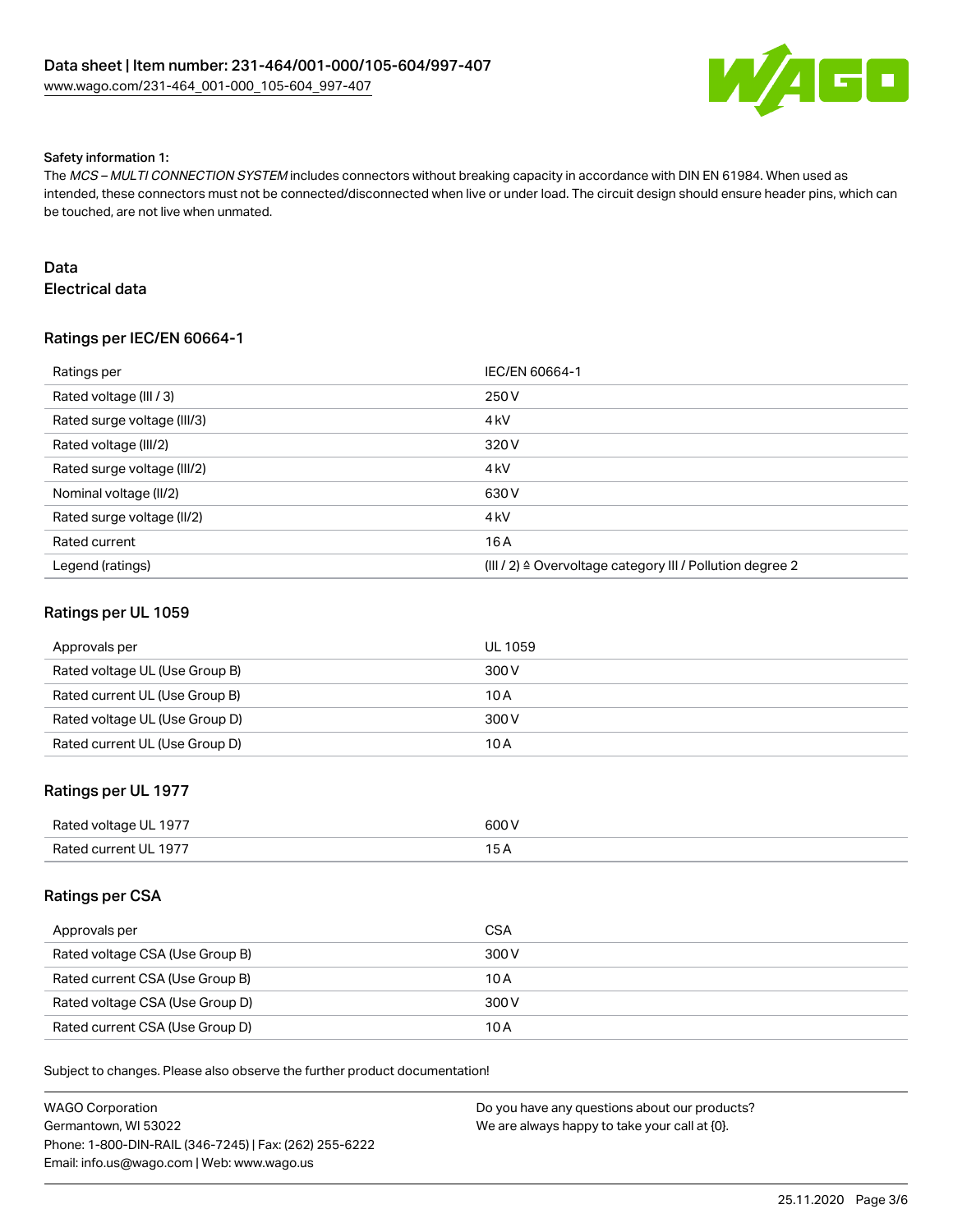

# Connection data

| Pole No.                   | 4 |
|----------------------------|---|
| Total number of potentials | 4 |
| Number of connection types |   |
| Number of levels           |   |

# Physical data

| Pin spacing                              | 5 mm / 0.197 inch          |
|------------------------------------------|----------------------------|
| Width                                    | 23.2 mm / 0.913 inch       |
| Height                                   | 10.8 mm / 0.425 inch       |
| Height from the surface                  | 8.4 mm / 0.331 inch        |
| Depth                                    | 12 mm / 0.472 inch         |
| Solder pin length                        | $2.4 \text{ mm}$           |
| Solder pin dimensions                    | $1.2 \times 1.2$ mm        |
| Plated through-hole diameter (THR)       | $1.7$ <sup>(+0.1)</sup> mm |
| Reel diameter of tape-and-reel packaging | 330 mm                     |
| Tape width                               | 56 mm                      |

## Plug-in connection

| Contact type (pluggable connector) | Male connector/plug |
|------------------------------------|---------------------|
| Connector (connection type)        | for PCB             |
| Mismating protection               | No                  |
| Mating direction to the PCB        |                     |

# PCB contact

| PCB contact                         | THR                                      |
|-------------------------------------|------------------------------------------|
| Solder pin arrangement              | over the entire male connector (in-line) |
| Number of solder pins per potential |                                          |

# Material Data

| Color                       | black                                   |
|-----------------------------|-----------------------------------------|
| Material group              |                                         |
| Insulation material         | Polyphthalamide (PPA GF)                |
| Flammability class per UL94 | V0                                      |
| Contact material            | Electrolytic copper ( $E_{\text{Cu}}$ ) |

Subject to changes. Please also observe the further product documentation!

| <b>WAGO Corporation</b>                                | Do you have any questions about our products? |
|--------------------------------------------------------|-----------------------------------------------|
| Germantown, WI 53022                                   | We are always happy to take your call at {0}. |
| Phone: 1-800-DIN-RAIL (346-7245)   Fax: (262) 255-6222 |                                               |
| Email: info.us@wago.com   Web: www.wago.us             |                                               |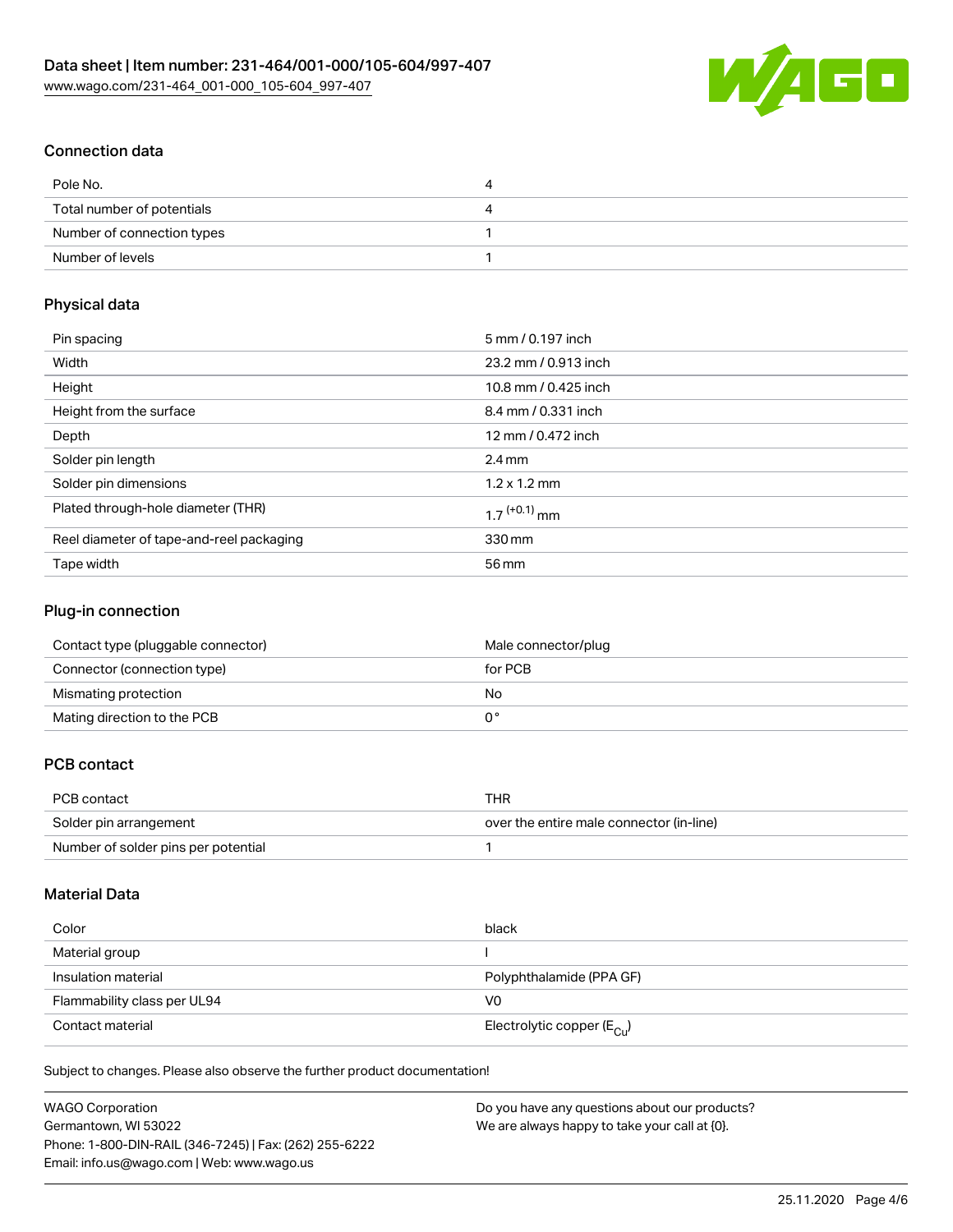### Data sheet | Item number: 231-464/001-000/105-604/997-407

[www.wago.com/231-464\\_001-000\\_105-604\\_997-407](http://www.wago.com/231-464_001-000_105-604_997-407)



| Contact plating | tin-plated            |
|-----------------|-----------------------|
| Weight          | $\circ$<br>1.0 Y<br>. |

### Environmental Requirements

| Limit temperature range<br>. | مہ مہ<br>~~<br>-ou<br>1 U U<br>___ |
|------------------------------|------------------------------------|
|------------------------------|------------------------------------|

### Commercial data

| Packaging type        | bag           |
|-----------------------|---------------|
| Country of origin     | DE            |
| GTIN                  | 4050821042792 |
| Customs tariff number | 85366990990   |

### Approvals / Certificates

#### Country specific Approvals

| Logo | Approval                               | <b>Additional Approval Text</b> | Certificate<br>name |
|------|----------------------------------------|---------------------------------|---------------------|
| Ж    | <b>CSA</b><br>DEKRA Certification B.V. | C <sub>22.2</sub>               | 1466354             |

# Counterpart

| ltem no.231-104/026-000                                                       |                              |
|-------------------------------------------------------------------------------|------------------------------|
| Female plug; 4-pole; 12 AWG max; pin spacing 5 mm; 1 conductor per pole; gray | www.wago.com/231-104/026-000 |

# Compatible products

#### Marking accessories

| e de la comparación de la comparación de la comparación de la comparación de la comparación de la comparación de<br>La comparación de la comparación de la comparación de la comparación de la comparación de la comparación de l | Item no.: 210-833<br>Marking strips; on reel; 6 mm wide; plain; Self-adhesive; white | www.wago.com/210-833 |
|-----------------------------------------------------------------------------------------------------------------------------------------------------------------------------------------------------------------------------------|--------------------------------------------------------------------------------------|----------------------|
| <b>Sold Street Section</b>                                                                                                                                                                                                        | Item no.: 210-834<br>Marking strips; on reel; 5 mm wide; plain; Self-adhesive; white | www.wago.com/210-834 |
| Coding                                                                                                                                                                                                                            |                                                                                      |                      |
|                                                                                                                                                                                                                                   | Item no.: 231-129<br>Coding key; snap-on type; light gray                            | www.wago.com/231-129 |

Subject to changes. Please also observe the further product documentation!

WAGO Corporation Germantown, WI 53022 Phone: 1-800-DIN-RAIL (346-7245) | Fax: (262) 255-6222 Email: info.us@wago.com | Web: www.wago.us